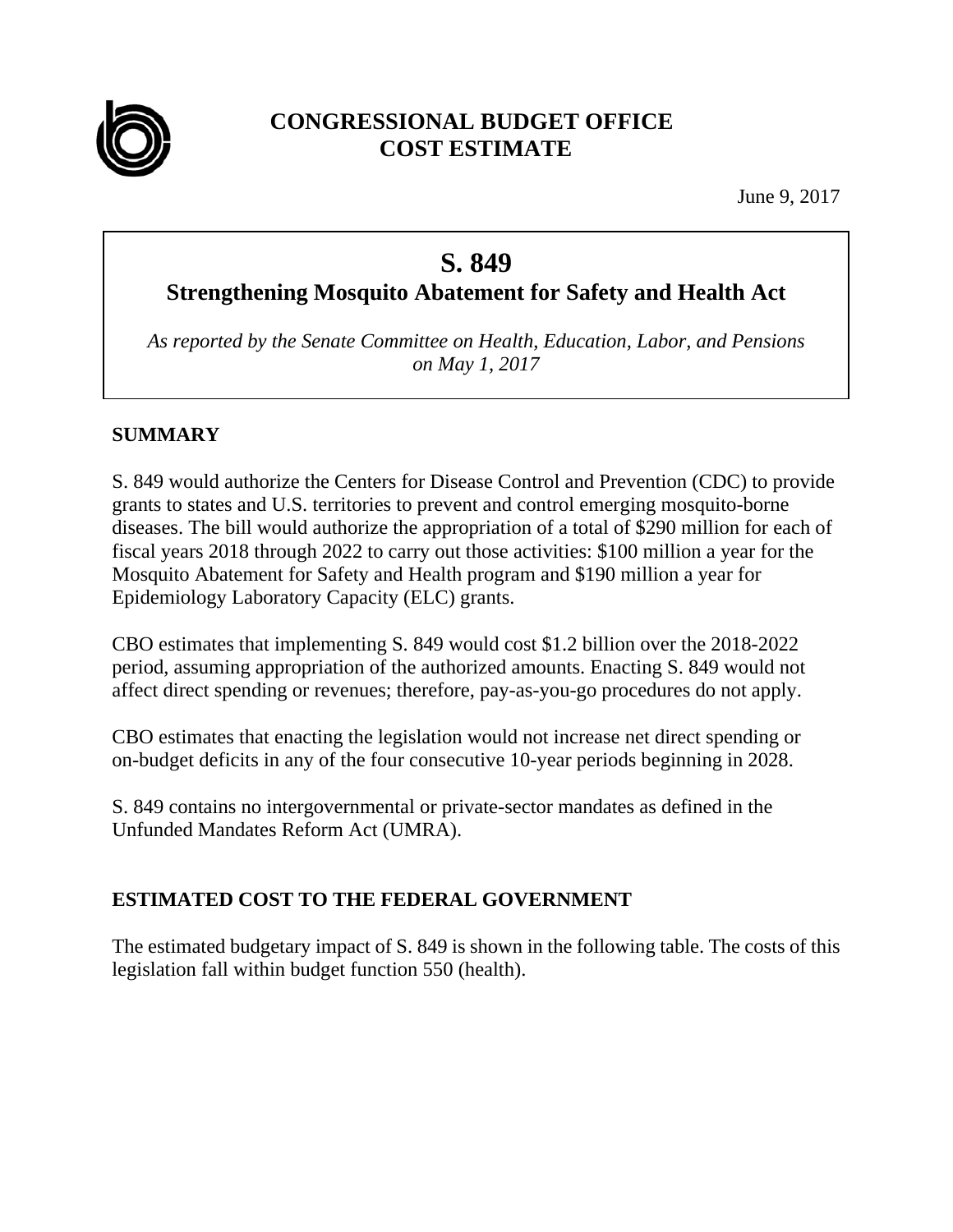|                                                       | By Fiscal Year, in Millions of Dollars |      |      |      |            |      |                  |
|-------------------------------------------------------|----------------------------------------|------|------|------|------------|------|------------------|
|                                                       | 2017                                   | 2018 | 2019 | 2020 | 2021       | 2022 | $2017 -$<br>2022 |
| <b>INCREASES IN SPENDING SUBJECT TO APPROPRIATION</b> |                                        |      |      |      |            |      |                  |
| Mosquito Abatement for Safety and Health Program      |                                        |      |      |      |            |      |                  |
| <b>Authorization Level</b>                            | $\Omega$                               | 100  | 100  | 100  | 100        | 100  | 500              |
| <b>Estimated Outlays</b>                              | $\theta$                               | 37   | 84   | 96   | 98         | 99   | 414              |
| Epidemiology Laboratory Capacity Grants               |                                        |      |      |      |            |      |                  |
| <b>Authorization Level</b>                            | $\Omega$                               | 190  | 190  | 190  | 190        | 190  | 950              |
| <b>Estimated Outlays</b>                              | $\theta$                               | 70   | 160  | 182  | 186        | 188  | 786              |
| <b>Total Changes</b>                                  |                                        |      |      |      |            |      |                  |
| <b>Authorization Level</b>                            | $\mathbf{0}$                           | 290  | 290  | 290  | <b>290</b> | 290  | 1,450            |
| <b>Estimated Outlays</b>                              | $\theta$                               | 107  | 244  | 278  | 284        | 287  | 1,200            |

#### **BASIS OF ESTIMATE**

S. 849 would authorize appropriations for two programs to prevent and control emerging mosquito-borne diseases. Both programs are administered by the Centers for Disease Control and Prevention. Assuming enactment near the end of fiscal year 2017 and appropriation of the authorized amounts each fiscal year, CBO estimates that implementing S. 849 would cost \$1.2 billion over the 2018-2022 period.

The bill would authorize the appropriation of \$100 million a year for fiscal years 2018 through 2022 for the Mosquito Abatement and Safety and Health program. That program would provide grants and technical assistance to states for the operation and improvement of mosquito control programs. Based on historical spending patterns for similar activities, CBO estimates that provision would cost \$414 million over the 2018-2022 period.

This bill also would authorize the appropriation of \$190 million a year for fiscal years 2018 through 2022 for Epidemiology Laboratory Capacity grants. Authorization for that program expired at the end of fiscal year 2013. The ELC program has provided grants to 50 states and eight US territories to develop, implement, and improve laboratory and surveillance programs that address infectious diseases, including mosquito-borne diseases. Based on historical spending patterns for that program and similar activities, CBO estimates that provision would cost \$786 million over the 2018-2022 period.

#### **PAY-AS-YOU-GO CONSIDERATIONS**: None.